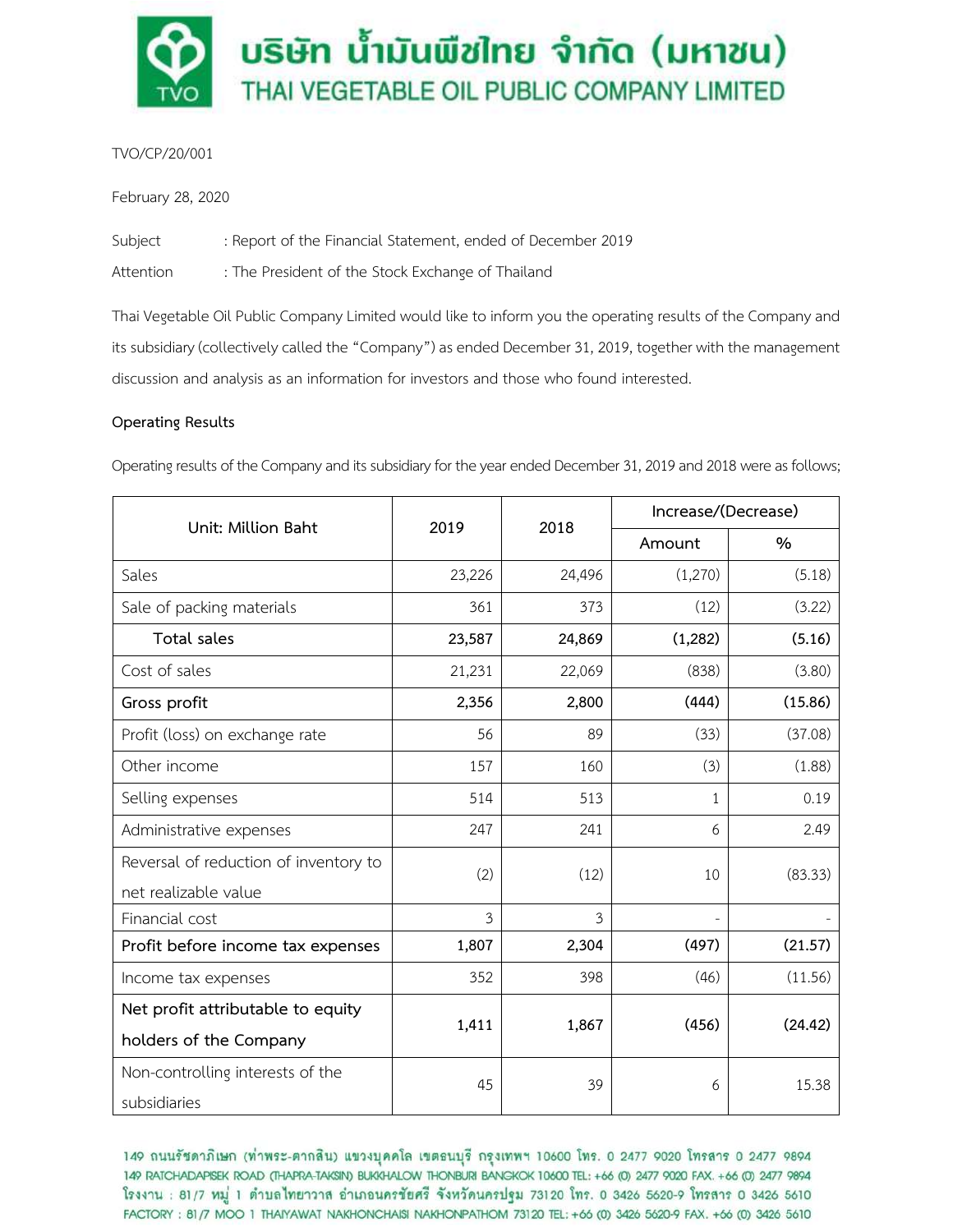In 2019, the Company and its subsidiary had a net profit Baht 1 ,411 million, decreased by Baht 456 million or down by 24.42% from Baht 1,867 million when compared to the year 2018. The main reasons were;

#### **1. Sales Revenues**

The Company and its subsidiary had total sales revenue of Baht 2 3,587 million, decreased by Baht 1,282 million or down by 5.16% from Baht 24,869 million when compared to the year 2018. The revenue from sales of products was Baht 2 3,226 million, decreased by Baht 1,270 million or down by 5.18% from Baht 24,496 million in the previous year, and the revenue from sales of packaging materials was Baht 361 million, decreased by Baht 12 million or down by 3.22% from Baht 373 million in the previous year. The details were as follows;

 **Revenue from sales of soybean meal and other animal feed ingredients** slightly decreased when compared to 2018, mainly driven by softened domestic soybean meal prices which was effected by the spread of African Swine Fever (ASF) especially in China, the world largest soybean consumer. However, the Company managed to increase sales volume of soybean meal and other animal feed ingredients by more than 7% when compared to the previous year mainly because customers increased their purchase order of soybean meal from the Company instead of buying from soybean meal importers since they were confident that the Company's products are ASF free. Moreover, the Company had modified the old soybean crushing unit with a capacity of 500 tons per day to be able to crush canola in the second quarter of 2019 and also increased soybean crushing capacity by 500 ton per day in December of 2019 thus the Company has more operating capacity than the previous year. Soybean meal price started to recover since December 2019 as China demand for soybean meal has bottomed out in the beginning of fourth quarter of 2019 when China started to increase the number of pig herd and sped up the raising other types of livestock to replace the reduced pork supply from ASF.

In addition, the largest soybean crushing plant in Argentina, the world's largest soybean meal exporter, had experienced financial problems because of extremely weak peso causing it to stop production and resulting in less export volume of soybean meal and soybean oil in the world market. Both of these factors continue to have effect in 2020.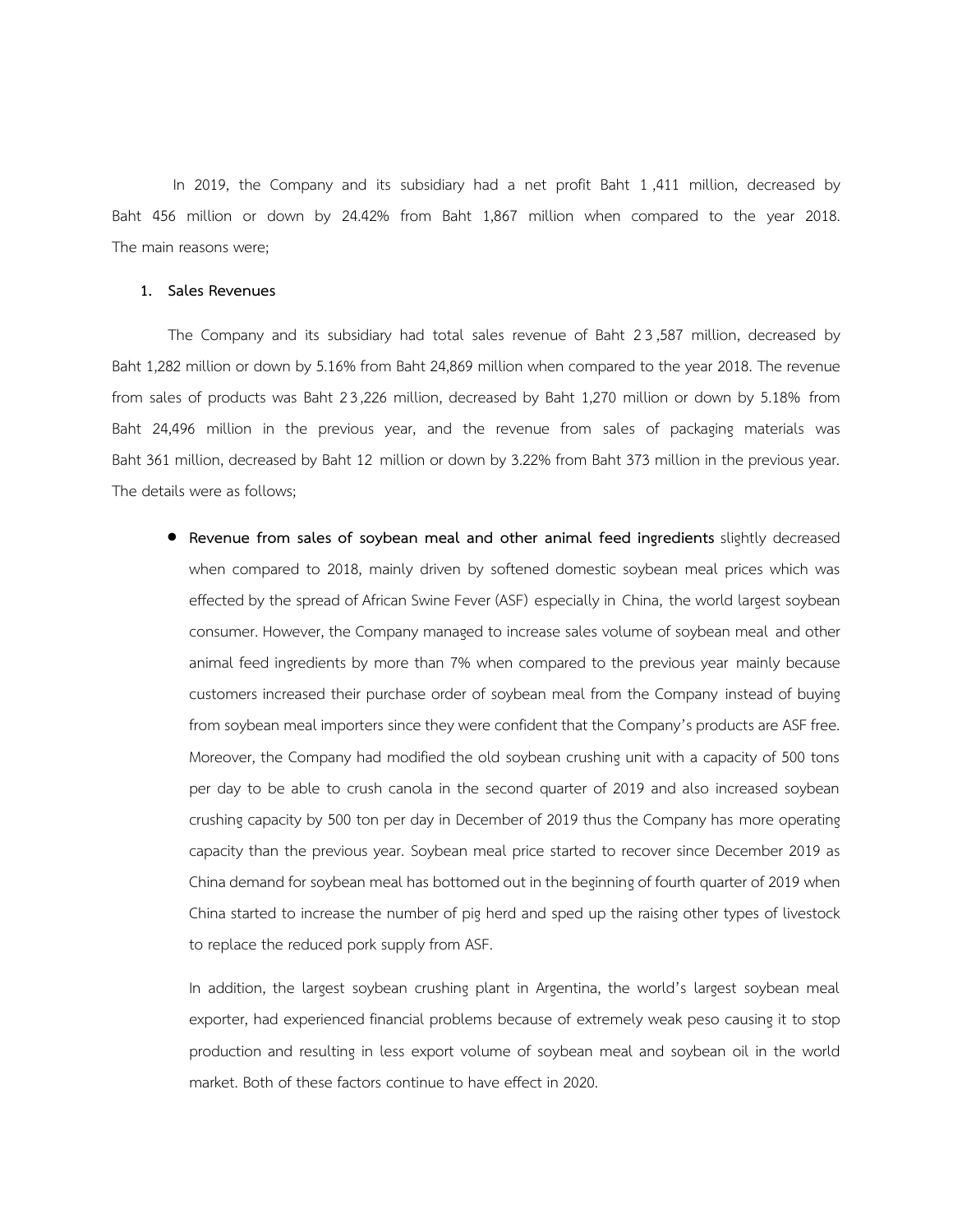**Revenue from sales of refined soybean oil** slightly dropped from 2018, mainly driven by decreasing refined soybean oil prices which were pressured by ample level of domestic palm oil inventory throughout the first three quarter of 2019. However, the palm oil price in the second half of 2019 increased dramatically more than 70% resulting from drought and reducing of fertilizer in palm fruit plantations in the world major producers of palm fruit as Indonesia and Malaysia which has reduced the world palm oil outputs. Thus palm oil production and the palm oil inventory in Thailand started to decrease in October 2019. Moreover, the government had announced B10 mandate to replace the B7 for transportation sector, which has been effective since 1 January 2020. Thus, the biodiesel producers had purchased more palm oil building their stock in order to meet the mandate. The rising of domestic palm oil price in the late of 2019 has lead to higher demand on soybean oil which expressed in a rising domestic soybean oil price.

Overall in 2019, the Company managed to increase sales volume of soybean oil by more than 5% when compared to the previous year as the sales and sales volume of soybean oil in the fourth quarter of 2019 was higher by 12% and 16% respectively than the previous quarter. The trend of soybean oil price is expected to be clearer in 2020.

 **Revenue from sales of packaging materials** The Company's subsidiary sales slightly decreased when compared to 2018, mainly due to an intense price competition in the market, some existing customers delayed the purchase and the Company has switched the purchase of some product type from bottles to preforms.

## **2.** Cost of Sales and Gross Profits

The Company and its subsidiary's cost of sales was Baht 21,231 million, decreased by Baht 838 million or 3.80% from Baht 22,069 million when compared to 2018. The main reasons were;

 **Cost of Sales and Gross Profits of the Company:** The cost of sales of the Company decreased in accordance with raw material soybean price which dropped when compared to the previous year, the main reason was the uncertain results over US-China trade negotiations as both announced addition tariffs to each other's goods throughout 2019 before reaching some trade agreements in December. Furthermore, the spreading of African Swine Fever (ASF) in China and neighboring countries has also pressured soybean and soybean meal price. However, the decreasing rates of soybean meal price is higher compared to soybean price resulting in the revenue from sales of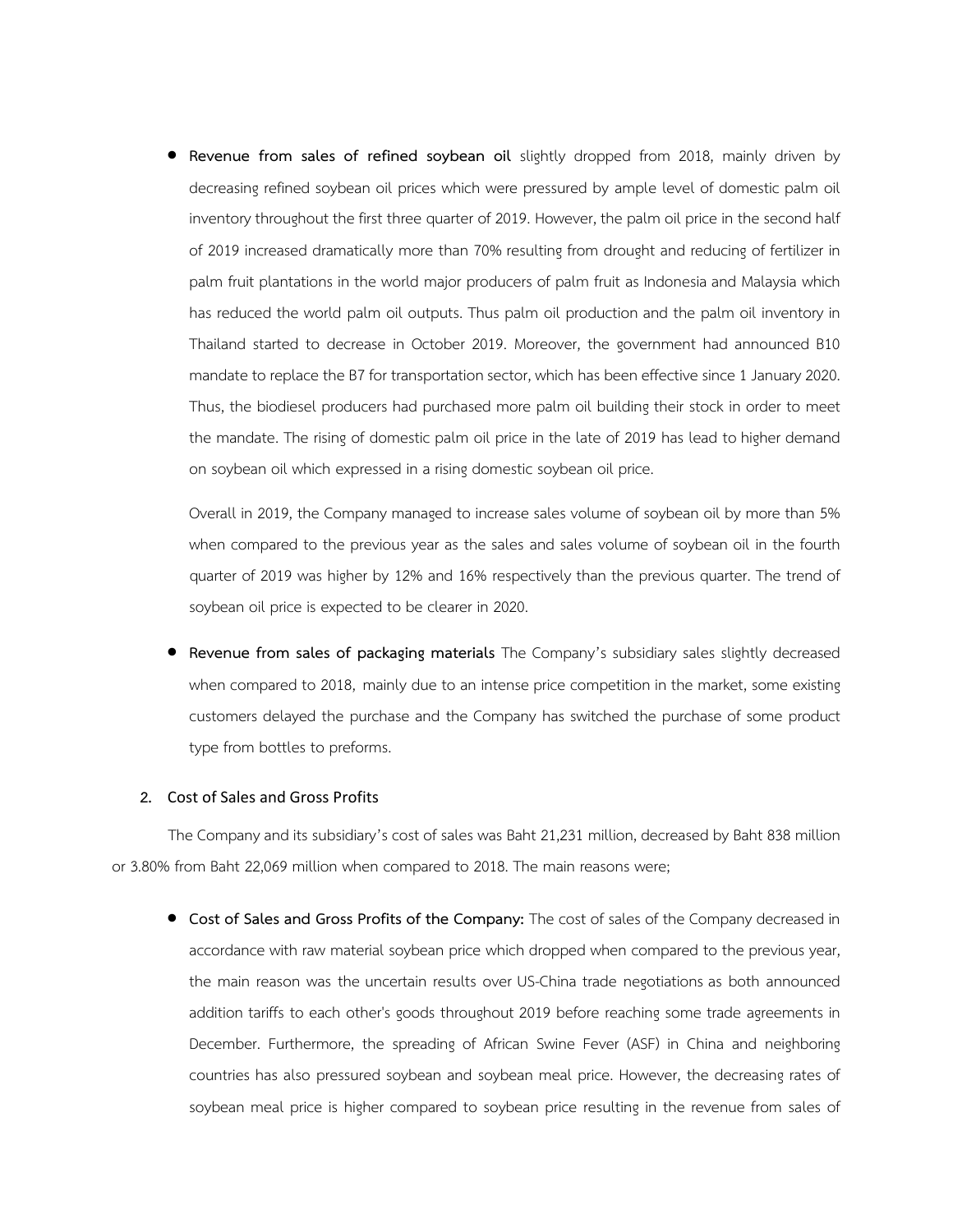soybean meal and other animal feed products has decreased more than the reducing of cost of sales. Eventually the gross profit of the Company was Baht 2,356 million, decreased by Baht 444 million or 15.86% from Baht 2,800 million when compared to 2018.

 **Cost of Sales and Gross Profits of the Company's subsidiary:** Cost of sales of the Company's subsidiary decreased by Baht 51 million or down by 8.76% when compared to last year, mainly from the declining trend of raw materials (plastic resin) price. The decreasing rates of cost of sales is higher compared to the revenue from the Company's subsidiary resulting in higher gross profit and gross profit margin when compared to the previous year.

#### **3. Gain on Exchange Rate**

The Company was able to manage and hedge against exchange rate risk, which resulted in a net gain on exchange rate totaling Baht 5 6 million in 2019. The gain was an aggregate of a realized gain on exchange rate of Baht 52 million and unrealized gain on Mark-to-Market (MTM) of Baht 2 million.

## **4. Selling and Administrative Expenses**

The Company and its subsidiary's selling expenses was Baht 514 million, dropped by Baht 1 million or down by 0.19% from Baht 513 million when compared to year 2018 due to a decrease of transportation and export expenses in accordance with the Company's sale revenues.

Administrative Expenses was Baht 247 million, increased by Baht 6 million or 2.49% from Baht 241 million when compared to the year 2018, due to an increase of wages and salaries expense as well as charity donation.

## **5. Reversal of reduction of inventory to net realizable value**

In 2019, the Company recorded a reversal loss reduction of inventory to net realized value received Baht 4 million in some products items which was booked in 2018 and the reversal was recognized in the income statement.

#### **Conclusion of the operational performance in 2019**

For the year 2019, the Company and its subsidiary had total sales revenue of Baht 23,587 million, decreased by Baht 1,282 million or down by 5.16%. Total cost of sales was Baht 21,231 million, decreased by Baht 838 million or down by 3.80%. Total gross profit was Baht 2,356 million, decreased by Baht 444 million or down by 15.86%. While the total selling expense was Baht 514 million, increased by Baht 1 million or up by 0.19%. The total administrative expense was Baht 247 million, increased by Baht 6 million or up by 2.49%.